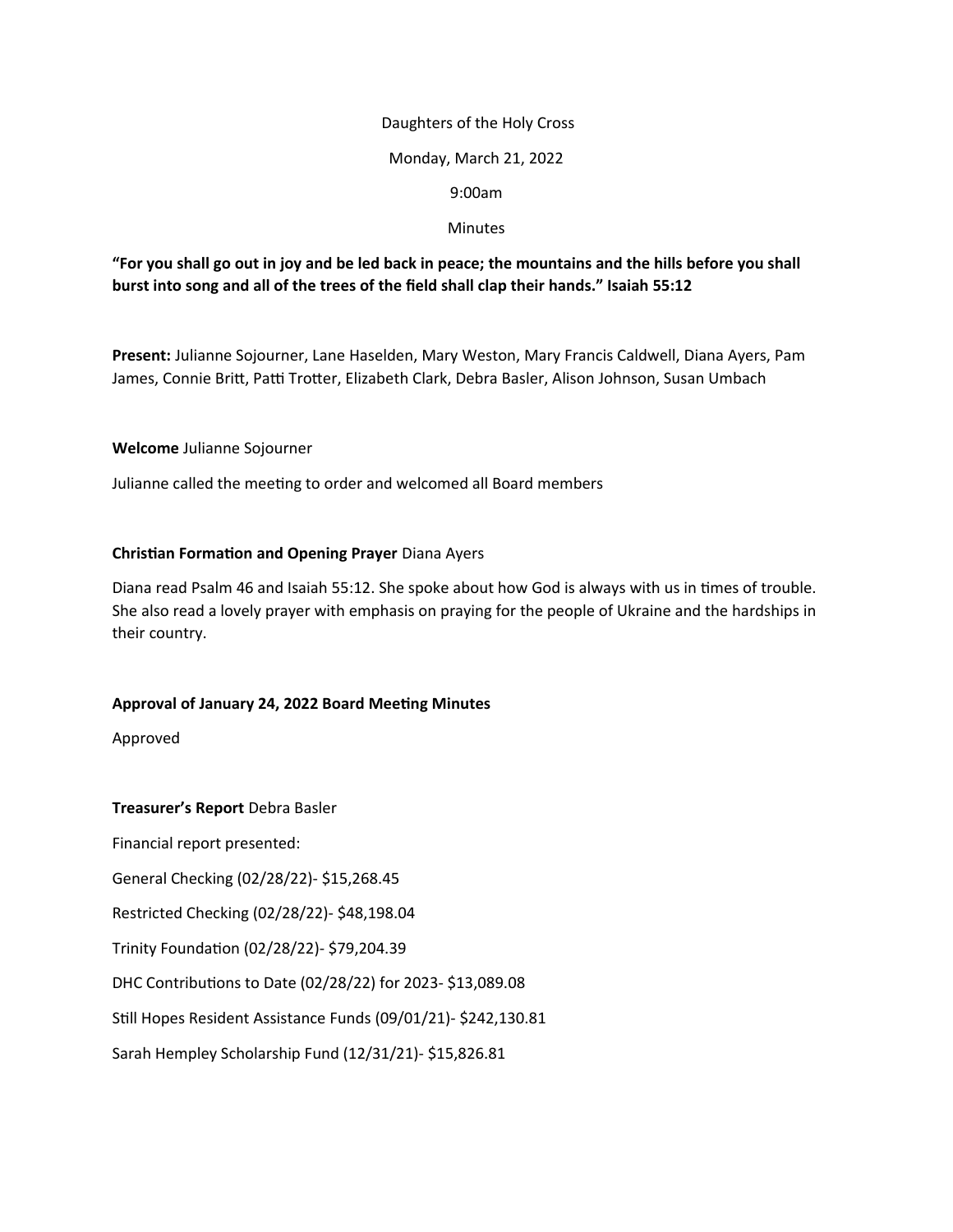# **Chapter Reports**

### **Bishop Finlay and Bishop Temple** Patti Trotter

Patti announced that there will be a picnic under the oaks on April 23<sup>rd</sup> at noon. The picnic will be potluck and is for all chapters. She also asked for contributions(specifically cleaning supplies) for the WA Perry pop up store on April 26<sup>th</sup>.

#### **Elise Lamar** Julianne Sojourner (for Jessica Shand)

The next meeting will be held on March  $29<sup>th</sup>$ . Mary Ellen Haile will be the guest speaker.

#### **Committee Reports:**

#### **Altar Guild** Julianne Sojourner (for Lannie Stinnette)

Julianne announced that she was excited to see the church services return to the ones we remember before Covid. She sent out an email to the Altar Guild leaders with information concerning Easter plans. She spoke of the palm cross making workshops going on the week prior to Palm Sunday. Julianne will lead the morning and evening workshop on Tuesday and Susie Dibble will lead the Wednesday workshop. They are in need of helpers and no experience is necessary.

#### **Bazaar** Julianne Sojourner

Julianne reported the first Bazaar drop off went well even in the cold and rain.

#### **Church Women United**

No report

#### **Condolence Correspondence** Elizabeth Clark (for Rebecca Wallace)

Rebecca has sent notes to the following families: Ronald Marshall Falls, Jerry L. Ayers, Holly Anderson, The Very Reverend James Lloyd Edwards, Sarah Parker Lumpkin, Elizabeth McElveen Allison, and John Caldwell Culler.

#### **Membership Meetings** Julianne Sojourner

The Daughters first membership meeting was held on February 28, 2022. The second meeting is scheduled for May 16<sup>th</sup> 2022.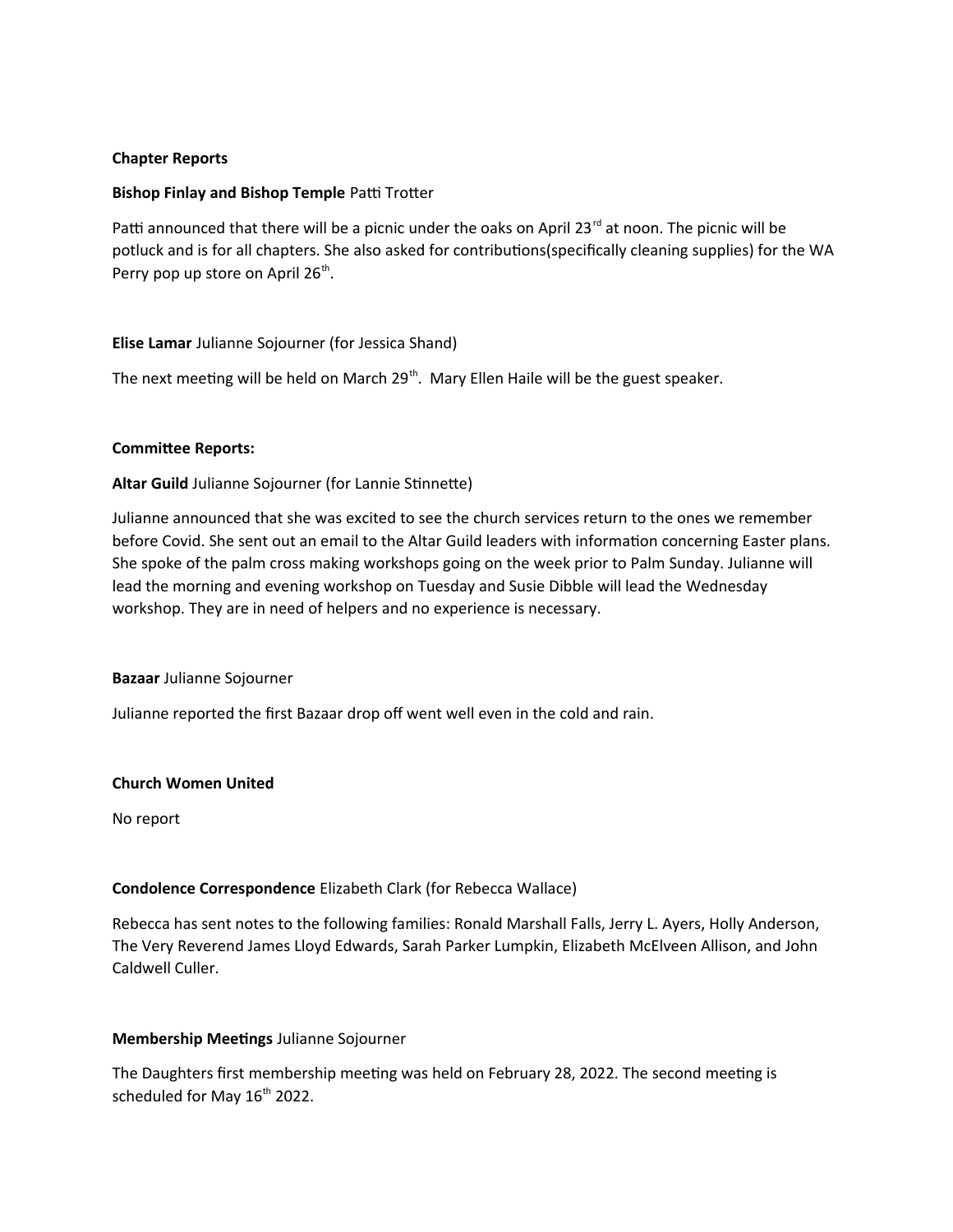# **Episcopal Church Women** Mary Francis Caldwell

Mary Francis reported that ECW is beginning to meet in person again. A convention is scheduled to take place this summer in Baltimore.

### **Flower Delivery** Connie Britt

Connie reported that due to an Evensong service Easter afternoon, the lilies cannot be removed from the Cathedral until around 5:00pm. After this time, all lilies will be delivered to the residents at Still Hopes.

#### **Lemonade on the Lawn**

No report

#### **Lenten Lunches** Julianne Sojourner (for Arney Love)

Arney has received many promises for food donations and she is well covered for desserts for the Lenten lunches. The first week was a huge success with many people in attendance. The only concern was not everyone who attended registered for the luncheon so Andrella had to quickly fix more food. To help with this issue, Dean Boston plans to contact other area churches to ask that their parishioners please register. The Wednesday evening dinners have had a good turn out. Julianne was asked to have parishioners register in advance for these as well. Volunteers are needed for Easter Sunday to help serve coffee and nibbles between services. The kitchen also needs volunteers to help bake on the Saturday prior to Easter.

#### **Memorials**

No report

#### **Memorials for Holiday Fruit and Flowers**

No report

#### **Needlework Guild** Alison Johnson

Alison reported they are working on a project to sell pieces of the original kneelers the church is replacing. These pieces can made into pillows or be framed. The guild has considered selling these pieces at a table during Lemonade on the Lawn. Alison asked for volunteers to help make the Trinity Cross ornaments and they also need knitters for making hats for the homeless. Mary Weston proposed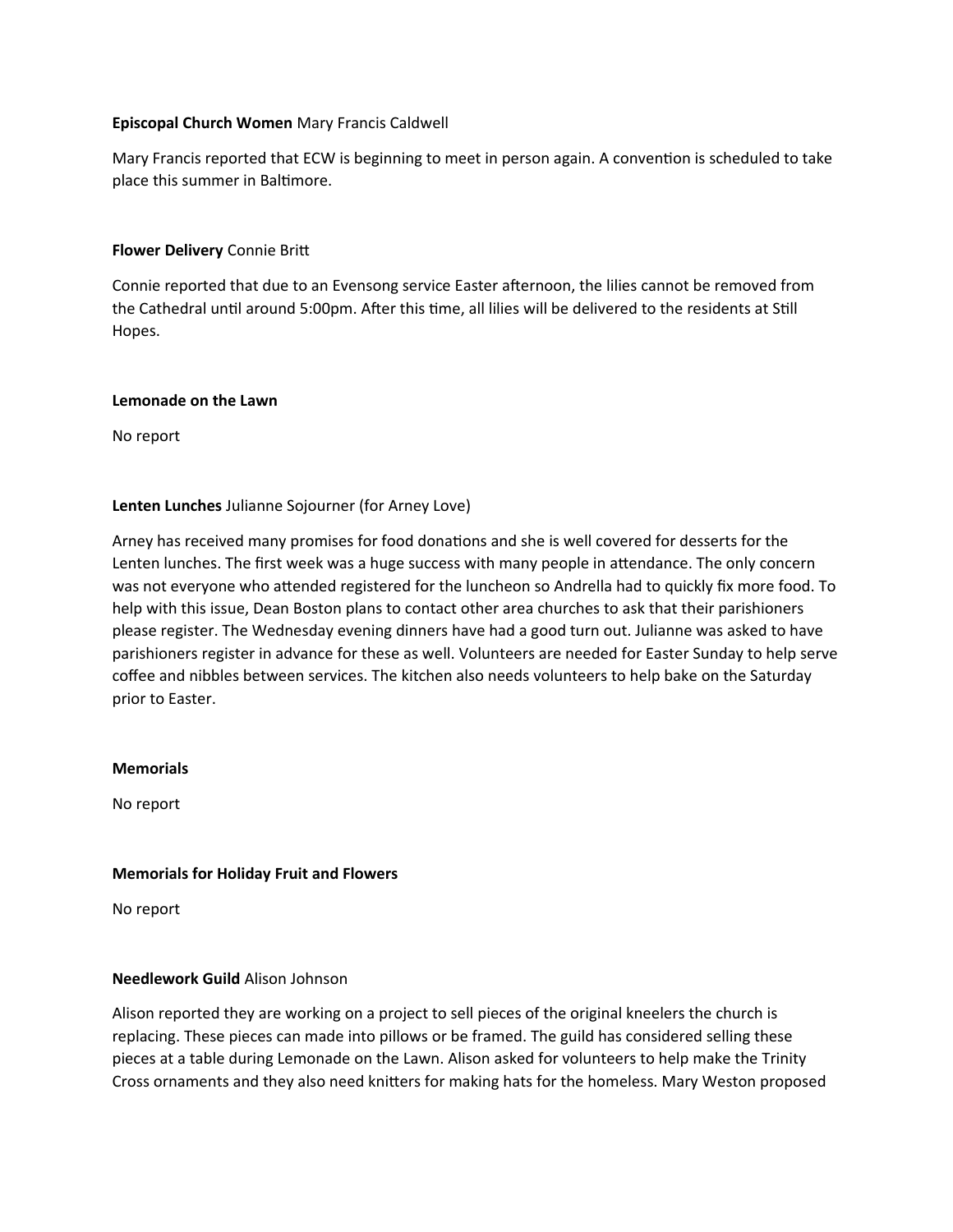the Daughters donate money to help finish the project of blocking and cleaning the kneeler pieces. They came up \$228.72 short. Julianne agreed to pay the remaining balance out of the Daughters' funds.

# **New Life Support** Julianne Sojourner (for Clara Koon)

Julianne reported that Clara has been delivering casseroles to families with newborns. Julianne herself was delighted to announce that she will become a grandmother on Thursday, March 24<sup>th</sup>!

# **After Care**

No report

# **Nominating** Lynn Evans

This committee is working on nominations and they currently have 31 wonderful candidates. Lynn thanked all past Daughters who have served and/or nominated people for the upcoming year.

# **Special Events**

No report

# **United Thank Offering** Julianne Sojourner (for Sophie Martin)

Julianne was having trouble looking for the UTO form and where to send a check. She has the name of a person in Spartanburg who is the State Diocesan and will check with her.

# **Old Business**

No report

# **New Business**

This year, the Easter services will run like a regular Sunday with services at 7:30am, 9:00am, 11:00am, 4:00pm Evensong, and 6:00pm. Saturday before Easter there will be a service at 10:00am (Proper Liturgy in the Cathedral) and 8:00pm (The Great Vigil of Easter in the Cathedral).

There was discussion on how to best help Nan and Sam Sammataro who are now the legal guardians of orphaned twins. Susan thanked everyone for their offers and support. The Daughters would like to help pitch in however and wherever there is a need.